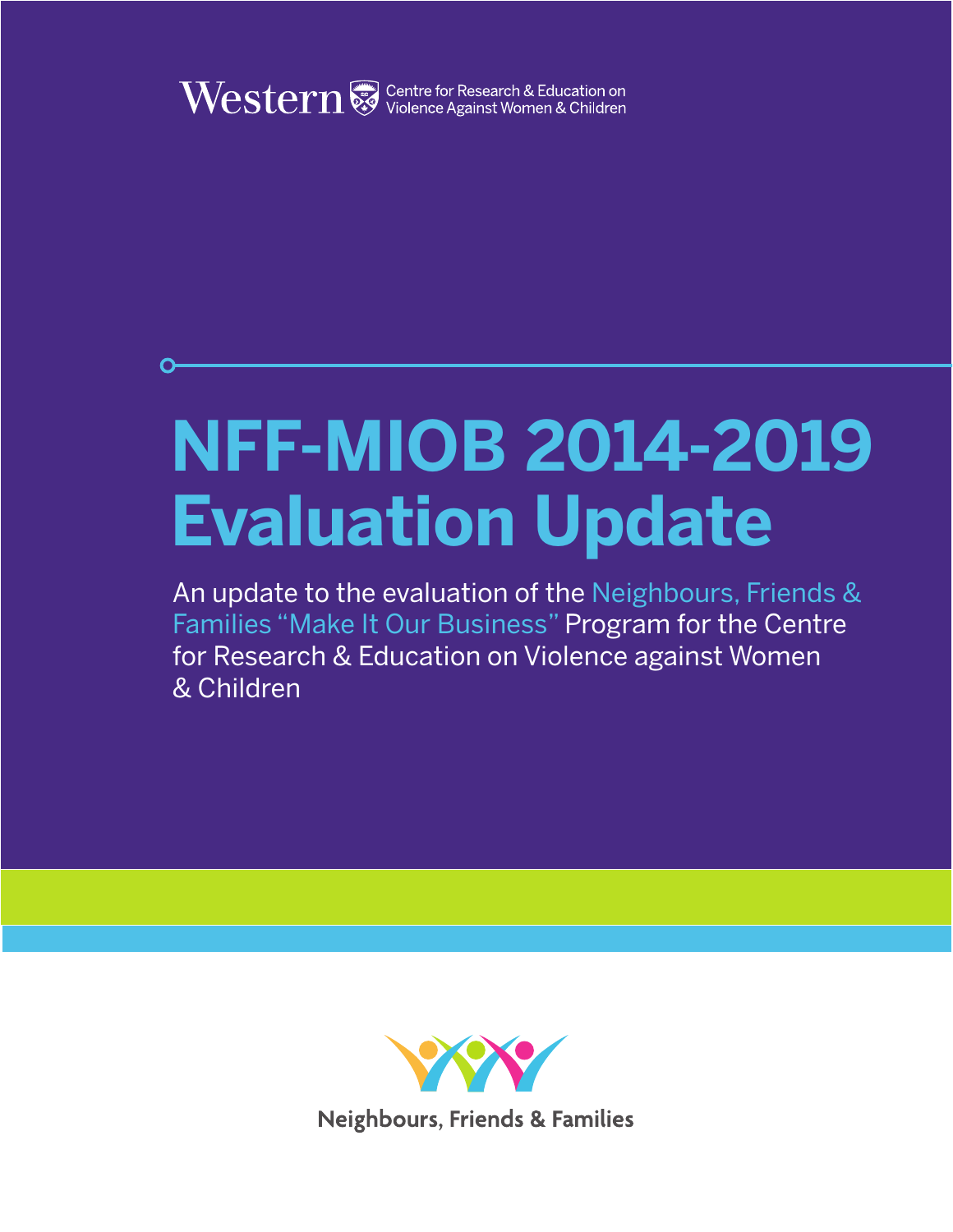

## The Update

This report provides an update on recent activities of the Make It Our Business project which builds on the initial evaluation covering the period from 2011 to 2014. The original report provided a comprehensive history of the development of the Make It Our Business program along with a detailed description of the approach the project took. It then went on to document project activities, reach and impact before making a set of recommendations for future development of the project.

This report includes a summary of the findings and recommendations from the original evaluation and then reports on recent developments. MIOB has developed over time through an iterative process that incorporates feedback and learning through real-world testing. We start by looking at how that developmental process has continued through 2018.

We then look at initial reach and impact and provide updated information on the project's total impact to date.

Next, we look at the recommendations made in the original evaluation and the project's response to those recommendations.

Finally, the update includes information from a series of qualitative interviews with project participants to glean a deeper understanding of the impact of the project as well as to identify new recommendations for continued development.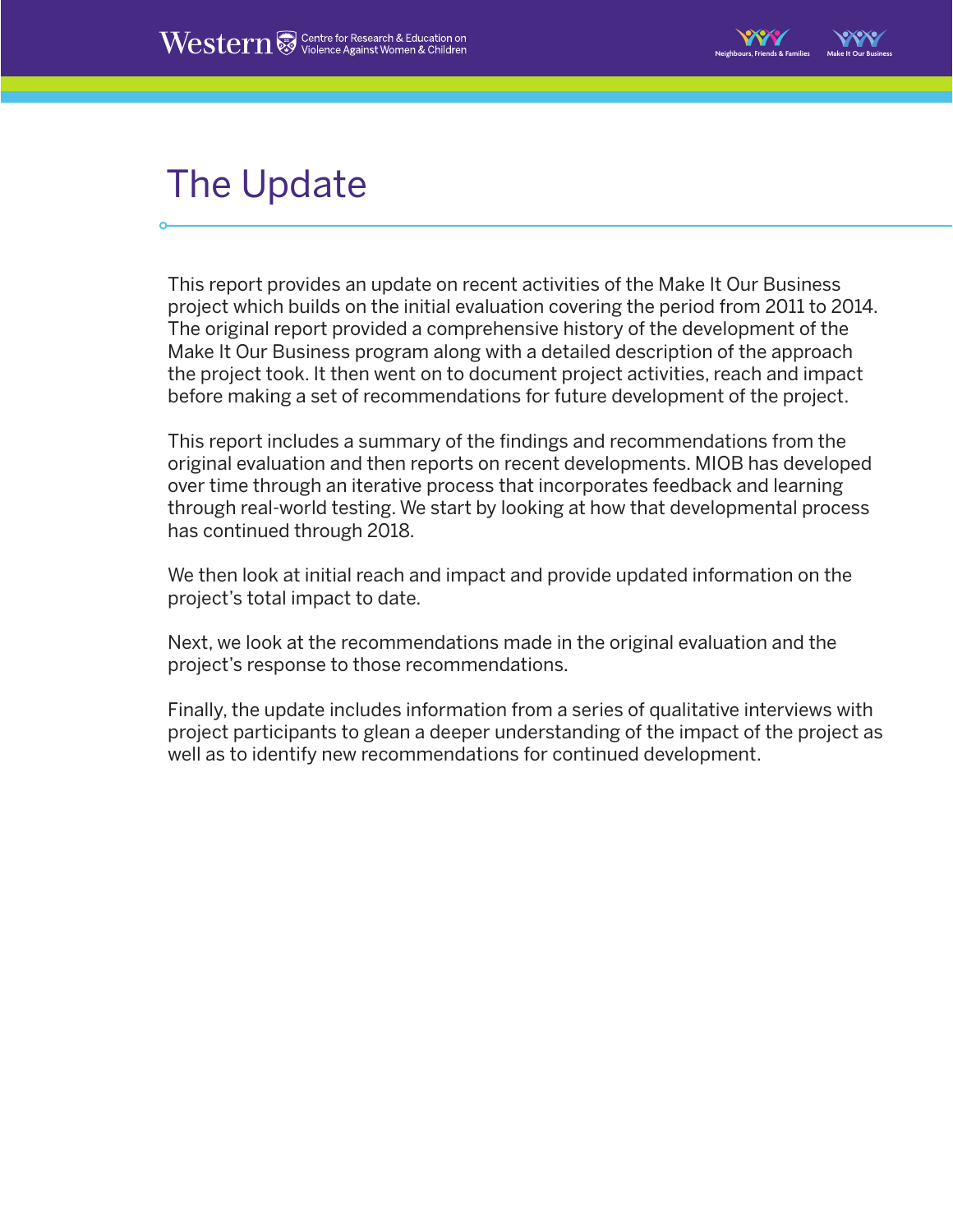

#### Development and the Current Model

This history of Neighbours, Friends and Families and Make It Our Business is one of adaptive development. Over the years, the approach has been refined through realworld testing and effective use of feedback. This process has continued through the current reporting period. NFF and MIOB recognize the complex challenge of addressing violence against women and the many determinants at individual, community and social levels of the ecological system.

CREVAWC has developed effective materials that use a theoretically grounded ecological approach to provide potential by-standers with the tools and confidence they need to positively intervene in potentially abusive situations. The training experience moves people from an abstract issue to real and immediate engagement.

Managing resource challenges, the program has evolved from a community-based diffusion model to a workplace-based diffusion model through aligning with the Occupational Health and Safety Act language and obligations. MIOB is designed to fit into an organization's internal responsibility system, tapping into structures and relationships already in place to assure workplace safety.

Strong roots in the community have infused the project with an understanding of the need for partnerships, collaboration, and adaptation to local needs. Flexibility has helped the MIOB program reach a broad range of workplaces, including large, bureaucratic organizations like the OPS and Canada Post, for-profit manufacturing companies, beauty salons, and First Nations communities in Northern Ontario.

As of 2014, the workplace program had developed a toolkit of effective materials including training sessions, manuals for facilitators and participants, brochures, engaging videos, brochures, and websites.

This process has continued through 2018. We continue to develop new tools and training to support employers and workers. The Power and Control Wheel has been adapted by CREVAWC for workplaces and approved for use by the Duluth group. Training has expanded to include content on preliminary risk assessment and safety planning with tools that can be accessed on the website. We are developing a social enterprise model and a certification process to scale and sustain the work.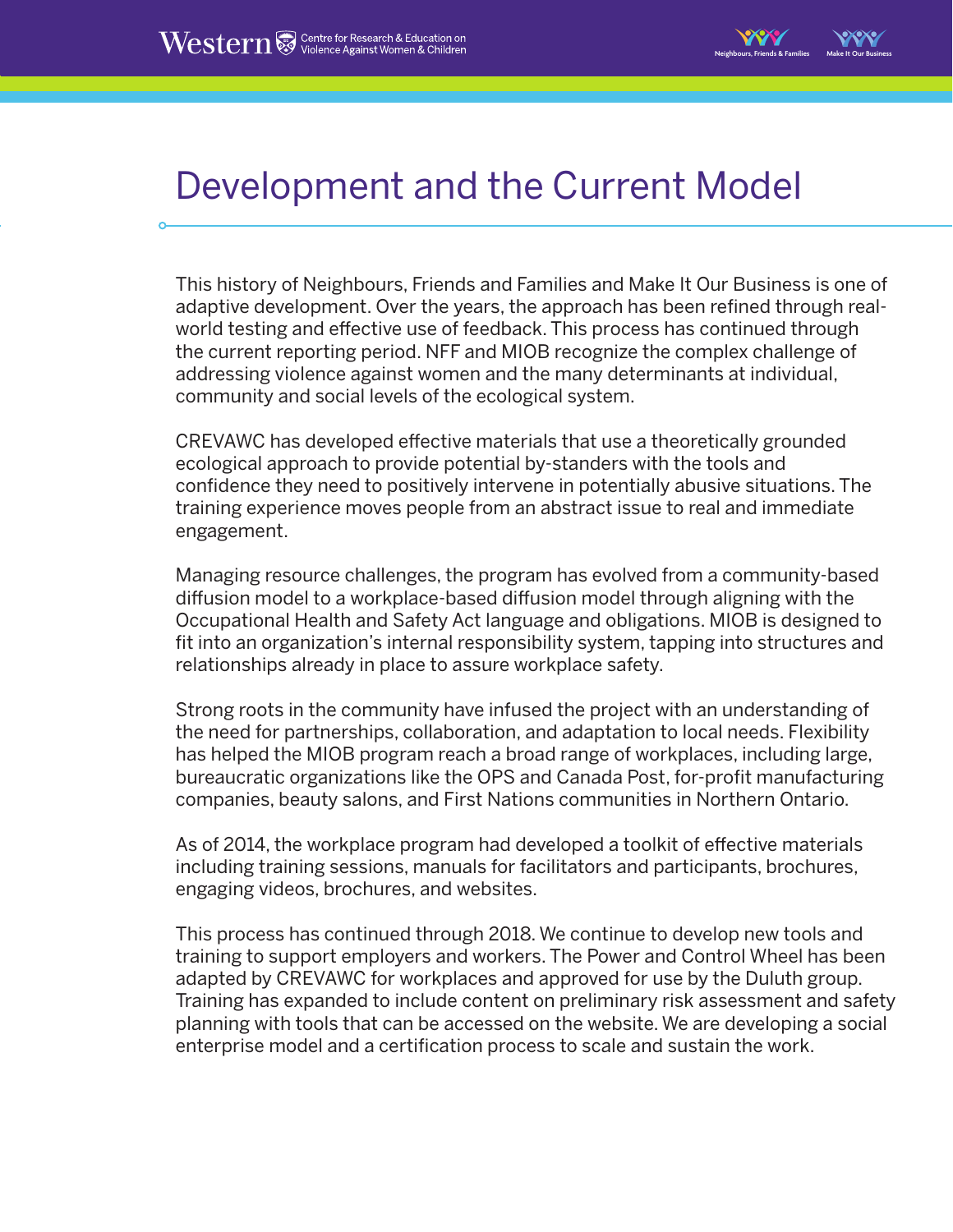

### Reach & Impact

This report provides an update on recent activities of the Make It Our Business project which builds on the initial evaluation covering the period from 2011 to 2014. The original report provided a comprehensive history of the development of the Make It Our Business program along with a detailed description of the approach the project took. It then went on to document project activities, reach and impact before making a set of recommendations for future development of the project.

This report includes a summary of the findings and recommendations from the original evaluation and then reports on recent developments. MIOB has developed over time through an iterative process that incorporates feedback and learning through real-world testing. We start by looking at how that developmental process has continued through 2018.

We then look at initial reach and impact and provide updated information on the project's total impact to date.

Next, we look at the recommendations made in the original evaluation and the project's response to those recommendations.

Finally, the update includes information from a series of qualitative interviews with project participants to glean a deeper understanding of the impact of the project as well as to identify new recommendations for continued development.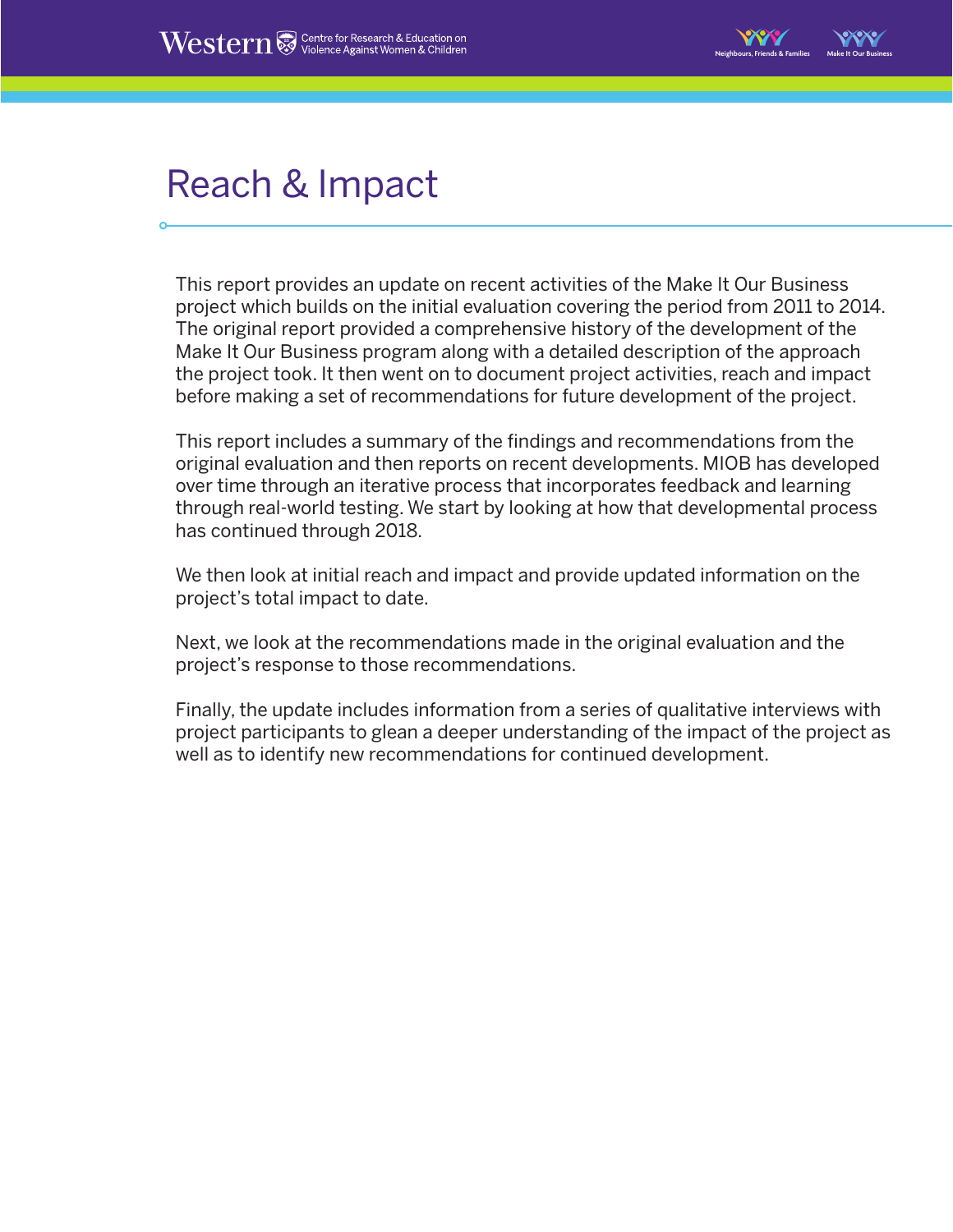

#### Follow-up on Recommendations

This initial evaluation provided a set of recommendations for future development of the project. Each recommendation is listed below with a report of the relevant activities of the project.

■ Engage strategic private sector partners with organizations who act as defacto public meeting spaces like Tim Horton's or who send employees into homes such as Rogers or Bell and unions to advance workplace programs.

MIOB began work on this recommendation almost immediately following the release of the initial evaluation. CREVAWC partnered with the Canadian Labour Congress to conduct a Pan-Canadian survey on impact of domestic violence on the work place which led to the publication of "Can Work Be Safe, When Home Isn't?" The survey was inspired by the MIOB project and provided important contextual information to support MIOB outreach with larger organizations and employers.

The project also continued work with many of their partners from the initial evaluation period including Mount Sinai Hospital and Hotel Dieu Grace Hospital and expanded to work with the RCMP and the Provincial Office of Domestic Violence in British Columbia and to develop a customized facilitator training for union representatives through the Canadian Labour Congress.

■ Build capacity within the VAW sector to deliver MIOB.

In addition to ongoing training sessions, the MIOB project also conducts regular community of practice teleconferences, providing an opportunity for presenters to connect with each other, provide feedback on materials, and confer with each other on the most effective approaches to reaching out and presenting the MIOB information.

The project has recognized a need to develop a support structure for presenters. A federally funded project is allowing CREVAWC to develop a social enterprise model that will include certification of MIOB trainers in local communities. Future work includes developing a certification program to train and certify domestic violence specialists on risk assessment and safety planning.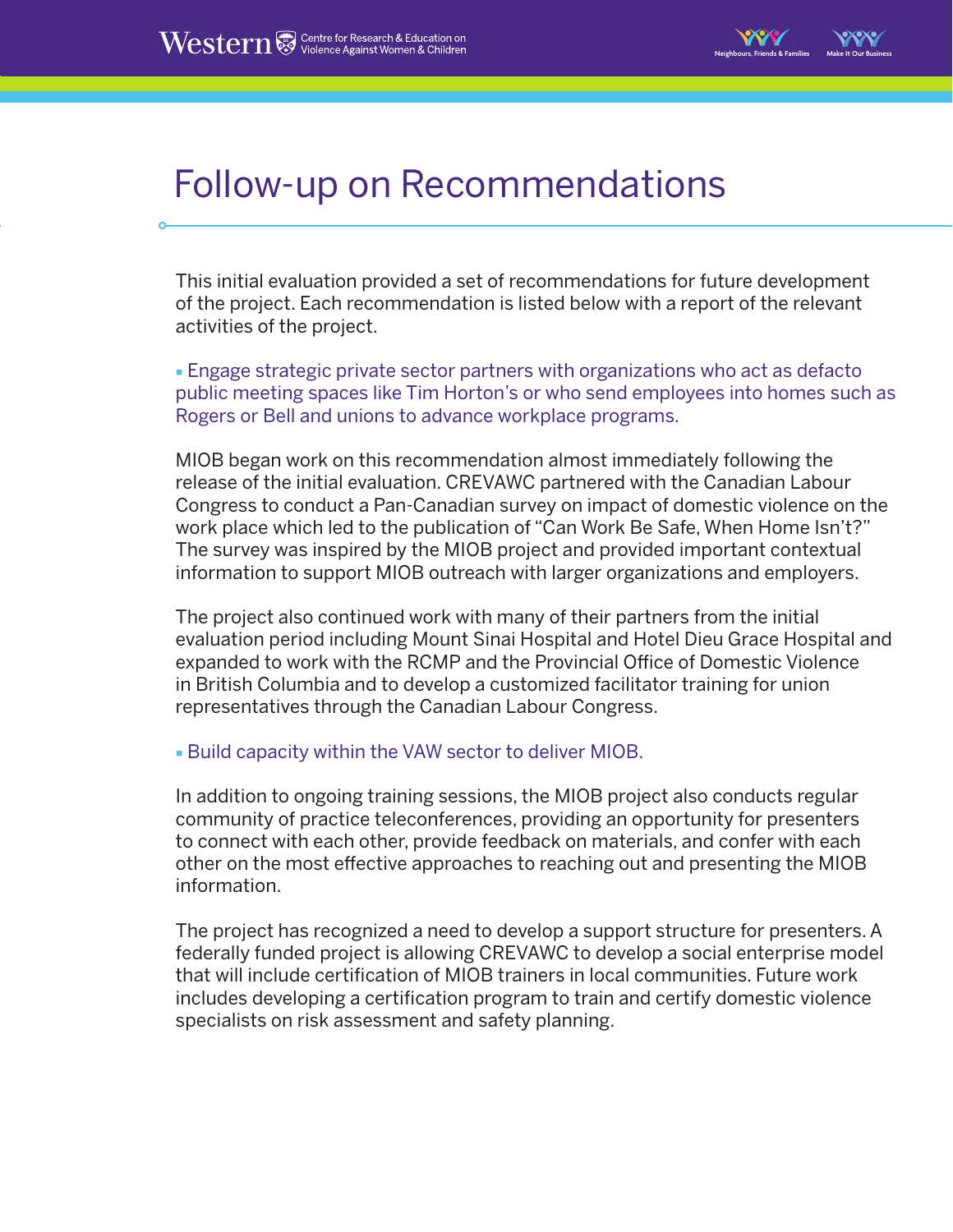

■ Develop a comprehensive communication plan including social media and marketing.

In 2014, MIOB developed and implemented a comprehensive media plan starting with an examination of the social media practices of key organizational partners and case studies to better understand successes and challenges. It identified preferred communication channels, measurable communication objectives, key messages and target audiences.

The plan has been implemented with regular reporting on activity and reach. Activity includes regular, timely blogs that combine responses to current news stories or are tied into notable events (such as Father's Day or National Aboriginal Day). Posts include personal stories of those who have experienced violence through the Share Your Story section of the website, along with crucial information about domestic violence. It also includes regular posts to Twitter and Facebook.

Much of the success of the communications strategy is documented in the overall numbers of people reached by NFF and MIOB, but it can also be measured by the award of the Avon Global Communications Award for Most Innovative Campaign. Similarly, the project was recognized by Convergent Nonprofit Solutions as having one of the Top 10 #EndDV tweets in 2018. It can also be measured in the number of featured articles about MIOB in local, provincial, trade, and national media outlets. MIOB has been featured in over a dozen outlets including the Globe & Mail, CBC, and Global News.

#### ■ Enhance online resources that support broad-scale engagement, especially for large organizations with asynchronous access needs.

MIOB recognized that large organizations committed to implementing MIOB sometimes need alternatives to in-person training. To support these employers, CREVAWC developed an online version of the basic education presentation. CREVAWC is currently building a new online platform and developing new training materials to expand the online options.

#### ■ Identify measurable short and medium term outcomes and the indicators that outcomes have been achieved.

The MIOB project has developed a comprehensive list of short and mid-term outcomes and indicators as part of the development of a comprehensive communications strategy as well as through their work with the Ontario Women's Directorate. The measures include communication activities (blog posts, tweets, articles, etc.), outreach activities (workshops, e-learning resources, etc.), reach goals (number of people attending training, website visits, organizations reached, etc.), and impact (percentage of people reporting increased awareness of warning signs and percentage of people reporting increased ability to respond effectively) and included performance targets.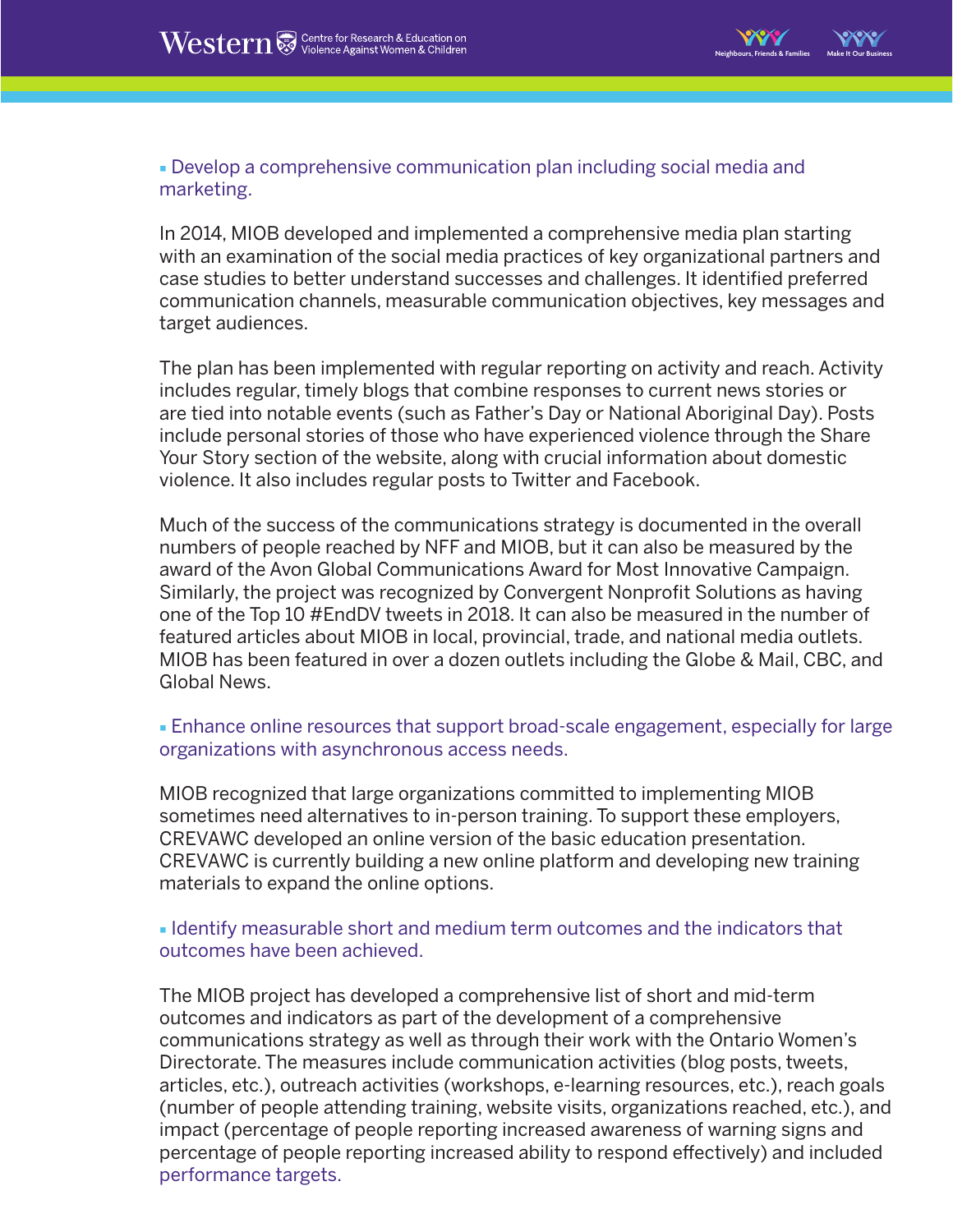In every case, the project exceeded original targets. For example, the project produced 134 webinars and web conferences - 11 times more than the original target of 12, reaching 11,791 people (393% of the original target of 3,000). Combined website visits represent 641% of targets. The project reached 354% of its goal to reach 100 organizations and 54 times more people were reached through media promotions than the original target – 13.5 million over the original goal of 250,000. Similarly impressive results were found in surveys of participant impact.

**Neighbours, Friends & Families Make It Our Business**

■ Work at the provincial level to initiate an Ontario Alliance to End Domestic Violence.

CREVAWC was heavily involved in developing a provincial response to domestic violence. In 2017, Ontario's Roundtable on Violence Against Women published it's Draft Gender-Based Violence Action Plan with significant input from the Centre for Research and Education on Violence against Women and Children. Following this, the Government of Ontario announced "It's Never Okay: Ontario's Gender-based Violence Strategy."

### Qualitative Interviews

A series of qualitative interviews were conducted with participants and partners of the MIOB project. The interviews asked a series of open-ended questions in three areas: motivation for participations, impact and ideas for future directions. Respondents were selected to represent a range of participants, including those representing large organizations, community coordinators and individual participants. Interviews lasted 30 minutes on average and a qualitative analysis was conducted to identify themes and patterns.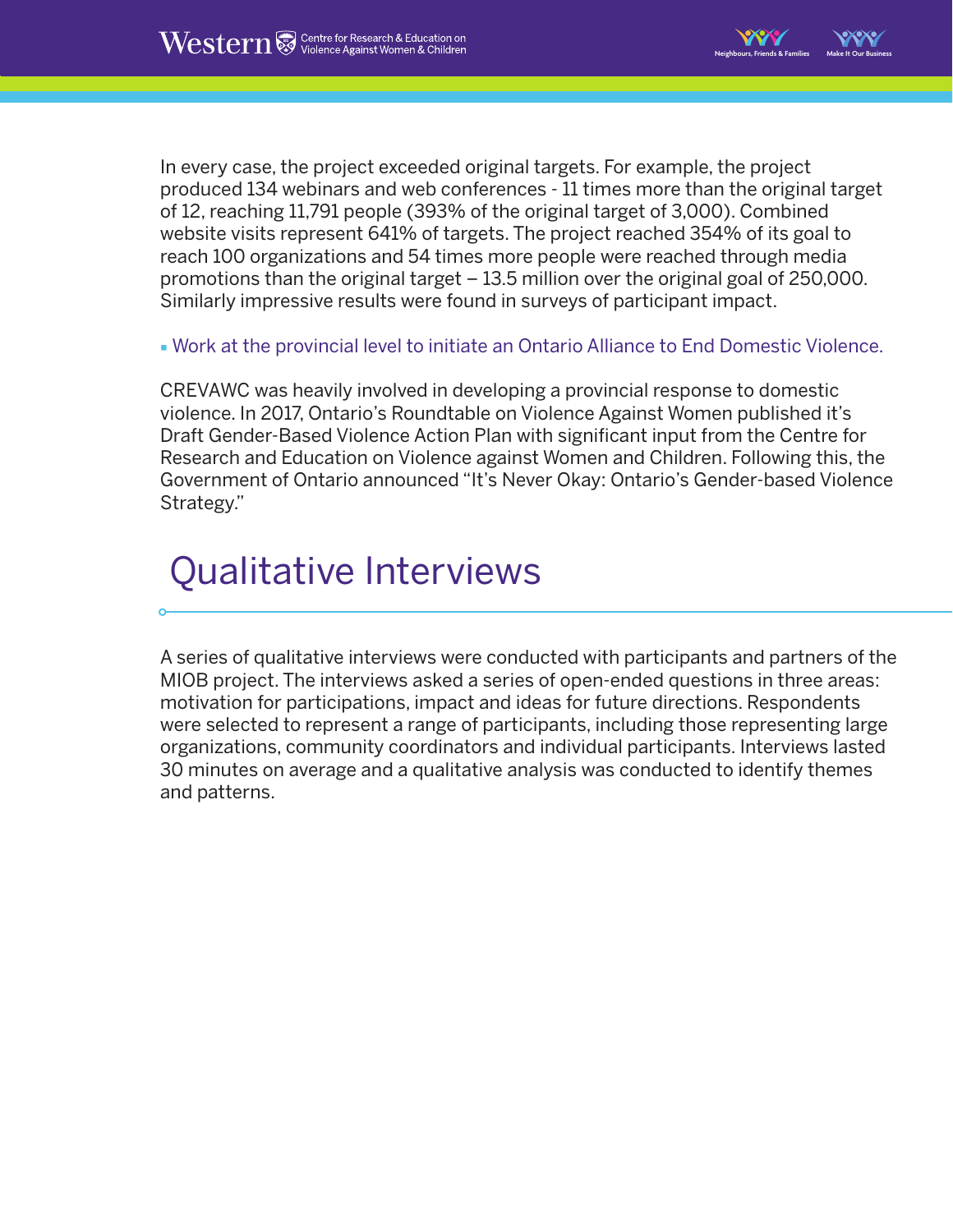#### Motivation for Participation

Two broad motivations were identified in the interviews. Nearly all respondents reported a general desire to help the community address the issue of domestic violence and recognized that workplaces provided a unique opportunity to provide education and support. One person explained that "one way people access information is through the people they know already - minister, co-worker, boss - so we saw this as a way of bringing more safety to women by getting the information out there into the community [through the workplace]."

Another respondent explained that "as an HR professional I had a responsibility to assist staff who may be experiencing domestic violence and to develop safety plans for them… This training makes people very aware of how domestic violence can enter the workplace and provides a great level of understanding among staff."

About half of the respondents mentioned a long-term relationship with NFF and their positive experiences with earlier work created a desire to find ways to continue and expand on that relationship. As one respondent said: "We've had a long relationship with NFF program going back 15 years or more… So we were wanting to build on the training that we were doing and MIOB became a natural evolution of NFF. It was a no-brainer." Another person explained that "we've always been a partner with the NFF, so MIOB was a natural extension… We felt like it's a very reputable program. I really wanted to be able to bring it back to our community and definitely target that new audience base [workplaces] as key as well."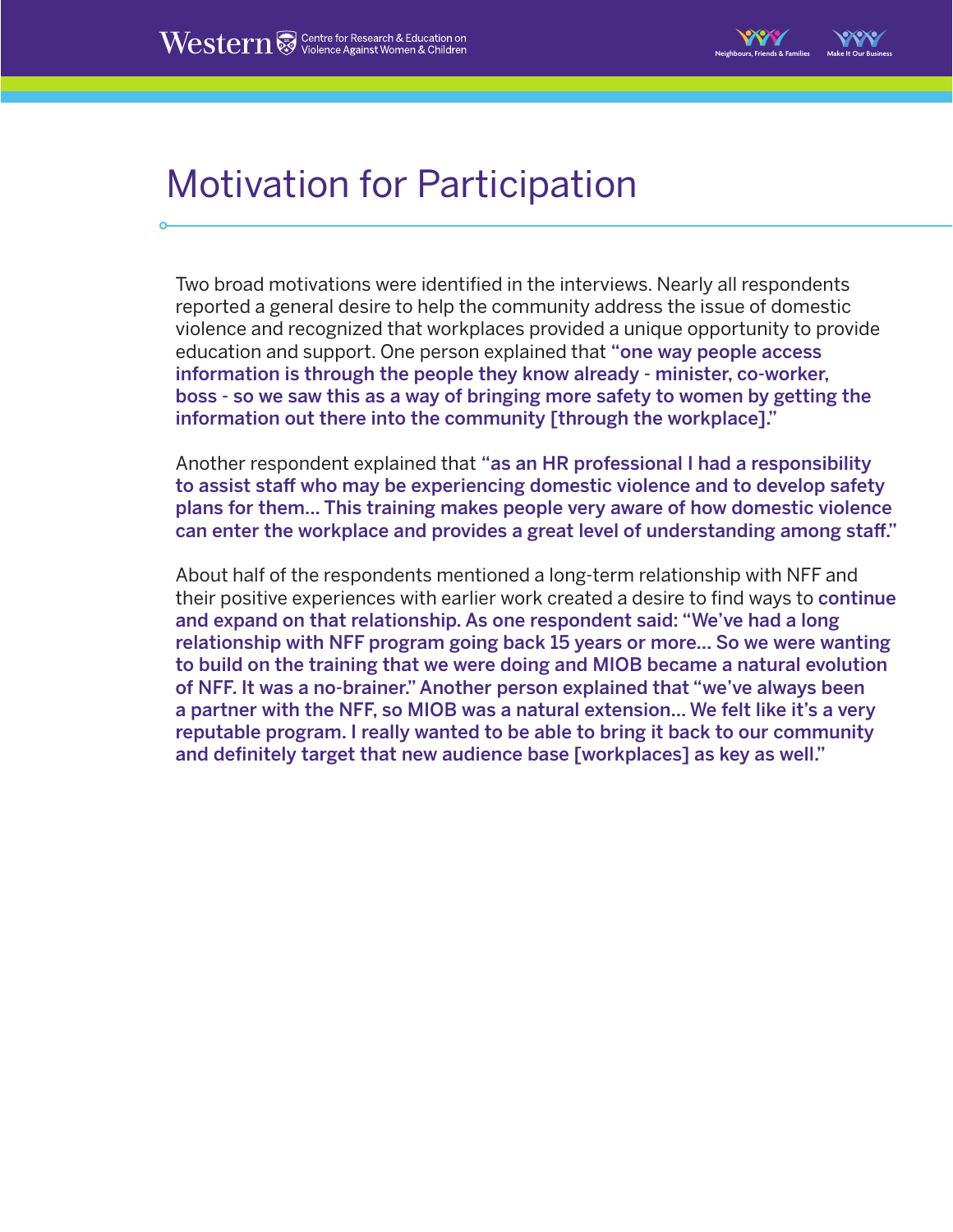

#### Impact

Respondents were asked about the impact they've seen as a result of the MIOB training in the workplace. Specifically, they were asked about changes in policies and/or changes in the perceived level of support for survivors of domestic violence.

Respondents working in large organizations reported the most positive impact. When asked if they saw an impact, one person reported: "Totally. We have a management team that has the education and the awareness and the senior leadership of the organization has invested in training. It's gives them the confidence to respond. They either know what to do or know who to reach out to to support that employee. It makes a tremendous difference."

Another person reported on the long-term impact of MIOB: "because of the training, [in the beginning] as you increase awareness more people come forward and after the training, we had a lot of people coming forward for help and we were happy to help. We had the resources we needed to respond. Now, I don't hear as much because the supervisors are capable of handling the situations at their level."

Several people commented that the biggest impact was in levels of support for survivors and the level of comfort talking about a difficult subject. In the words of one person, "we've had some really good conversations around what happens when staff are experiencing domestic violence. MIOB has some great language that makes it possible for us to explore the topic." Another person explained "there always has been support, but in part, survivors are more willing to come forward because they see the training that's going on and they feel safe coming forward." Another respondents said "we talk about it in our corporate orientation to all of our new employees and they hear from the very start that we care about it and we will support them. It encourages people reporting it."

People also talked about the value of being able to identify warning signs. As one person said. "I think people who partake in the training are able to identify what they couldn't identify before. They didn't understand what they were seeing. They knew that something wasn't good but couldn't articulate what was going on. After the training people were able to identify the risks and the next steps to take."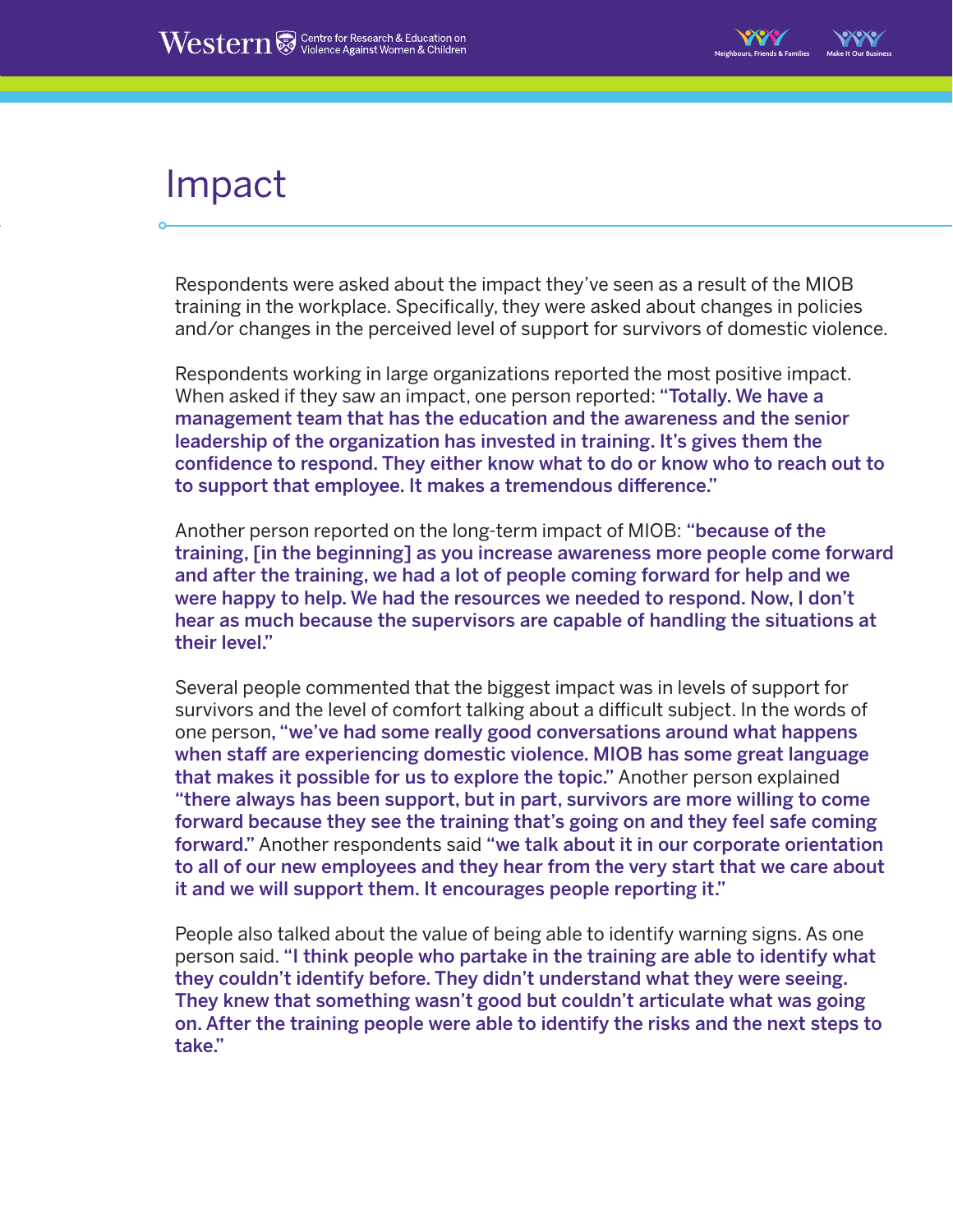

#### Future Directions

The interviews concluded by asking people how the materials or project could be improved and what sorts of organizations would most benefit from MIOB training.

When asked about possible improvements, every respondent commented on the excellent quality of the materials and the presentations:

"I think the training is fantastic and very professionally presented and very real. I can't imagine what could be changed."

"The person who came to do the training was just amazing. I can't think of anything that would make it better."

"I thought that all the information was excellent and we really appreciated the handouts we got. They were relevant and concise."

A few respondents commented on the need for tailoring the materials to specific industries or communities. One person explained that they "did a staff needs assessment beforehand to determine where the gaps were and how we could best tailor the training to staff needs so the facilitators. So the materials were absolutely on target."

The only consistently mentioned areas for improvement were 1) a desire to be able to go deeper with training, either by having more time for the presentation or by offering follow-up training and 2) finding ways of convincing more people to provide the training. One person explained that "the problem is that I don't have the training necessary to do the risk assessment part properly. So, I'm looking for support at that higher level." Another person said "I think we need to find a way to impress upon people the importance of taking the training."

When asked what sorts of organizations would benefit from the training, the most common responses were things like "any place that hires people" or "any organization really." One respondent identified "workplaces where people are at higher risk or where the preponderance of employees are women or where its high stress - like health care - I would love to see this at all hospitals across the province." Another pointed to "any organizations who works with families." One person noted that "I'm not sure how much it's advertised or promoted outside the not for profit world. That's where they need to focus their efforts. I don't know how much for profits are aware of or have access to the training."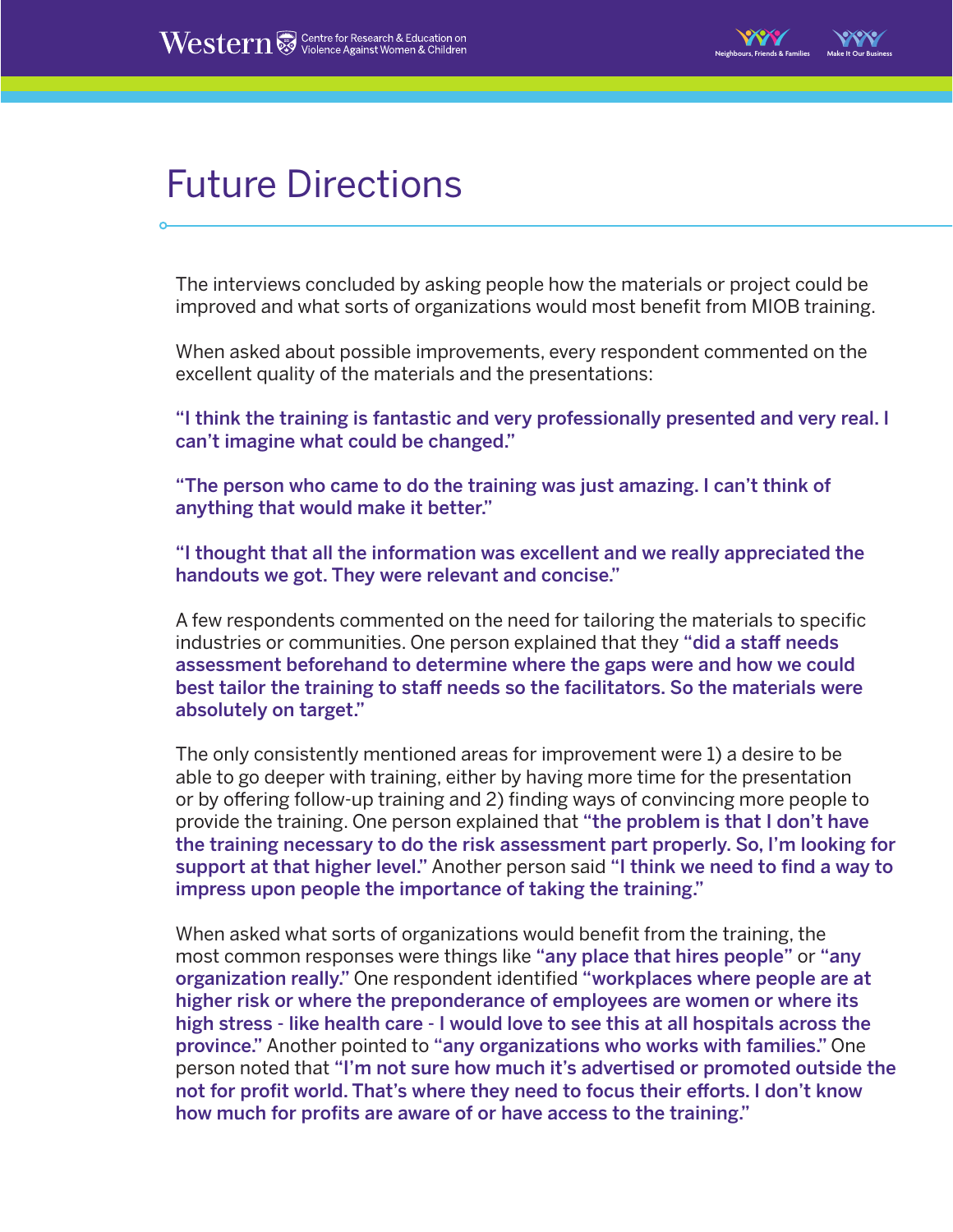**Neighbours, Friends & Families Make It Our Business**

On the whole, the qualitative interviews confirmed the high quality of the materials and the value of the approach. There are many examples of the process working as designed, integrating well into the existing organizational structure, increasing awareness and educating co-workers on the warning signs of abuse while providing simple, effective ways to respond. From the interviews, the primary challenge facing the project appears to be one of marketing – finding more effective ways to reach more organizations.

### Future Directions

The most recent update to the ongoing evaluation of the Make It Our Business evaluation provides no surprises. In the first report, we documented an example of an emerging social innovation project that developed through an iterative cycle of program experimentation, reflection, and improvement. This process has continued, and the stability and effectiveness of the approach is evident in the continued success of MIOB.

The project continues to demonstrate impressive reach and impact, far surpassing the targets it has set for itself for both outreach activities and subjective assessments from participants. It has responded to all of the recommendations from the previous evaluation, growing partnerships, refining its communications strategy, and extended its impact provincially through the Ontario Gender-Based Violence Strategy.

Respondents to the qualitative interviews expressed high praise for the program materials, approach and for the quality of the presenters. Recommendations for improvements from respondents and the evaluators focus almost exclusively on developing more effective marketing strategies to bring MIOB to a growing audience. In the words of one of our respondents, MIOB is recommended for any organization that hires people.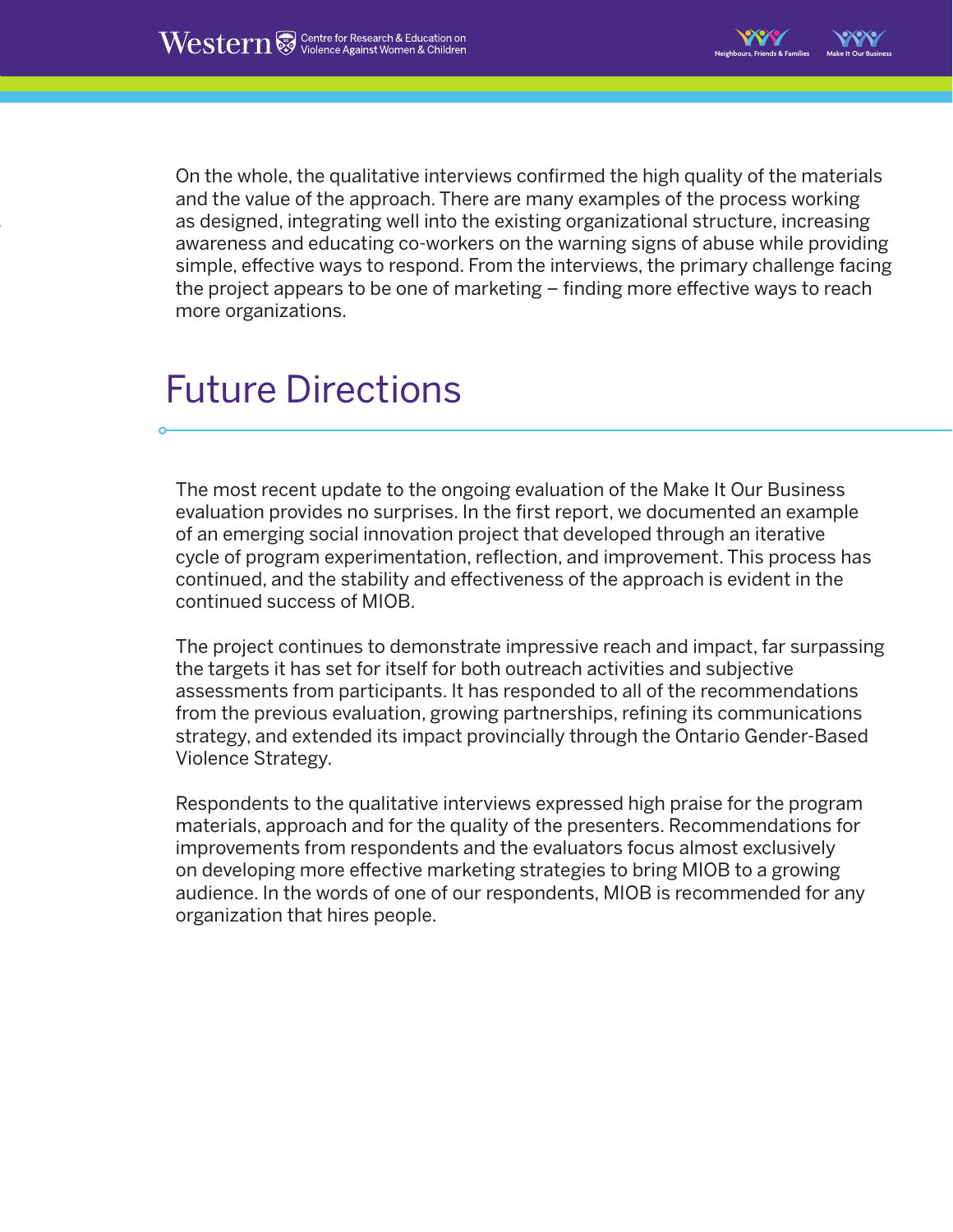

#### Appendix A – Supporting Documents

Centre for Research and Education on Violence against Women and Children (2012) 2012 *Summary Report: Make It Our Business Addressing Domestic Violence in Ontario Workplaces.* London, Ontario: CREVAWC - University of Western Ontario.

Centre for Research and Education on Violence against Women and Children (2013) *2013 NFF Evaluation Report.* London, Ontario: CREVAWC - University of Western Ontario.

Cunningham, C., Damen, T., Gupta, S., Hassanein, N., Remtullah, A., & Sivkov, D. (2011) *Ivey Consulting Project Report.* London, Ontario: CREVAWC - University of Western Ontario.

Durey, R. (2011). *Working Together Against Violence: Respect, responsibility and equality.* Melbourne, Victoria, Australia: Women's Health Victoria.

Flanigan, A. (2008). *At Grass Level: Implementing the campaign.* London, Ontario: CREVAWC - University of Western Ontario.

Pajot, M. (2009). *Evaluation of Neighbours Friends and Families.* London, Ontario: CREVAWC - University of Western Ontario.

Powell, A. (2011). *Review of Bystander Approaches in Support of Preventing Violence Against Women: Prevengint violence against women by increasing participation in respectful relationships.* Carlton, Victoria, Australia: Victorian Health Promotion Foundation (VicHealth).

The O'Halloran Group. (2011). *Neighbours, Friends and Families Evaluation Summary.*  London, Ontario: CREVAWC - University of Western Ontario.